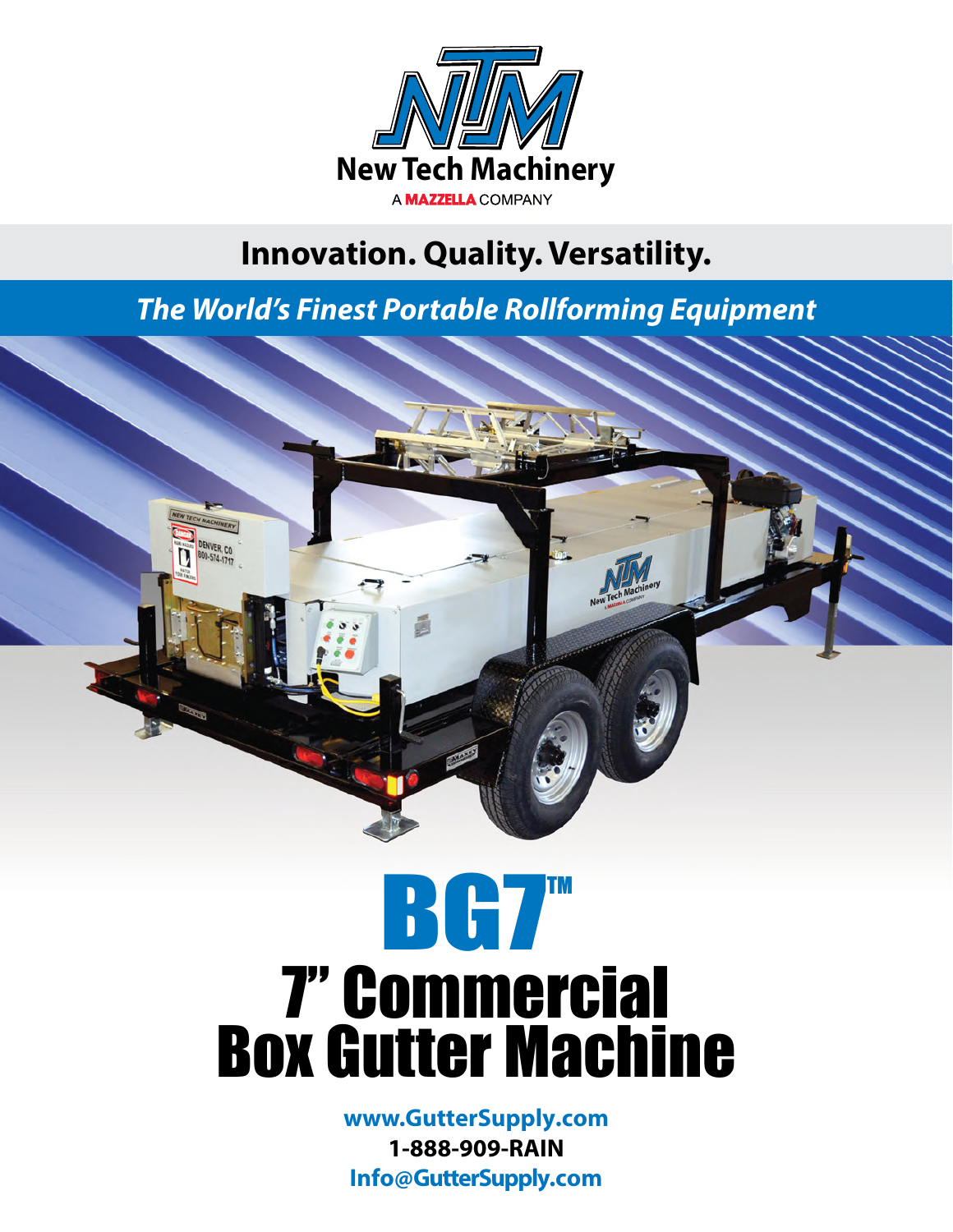#### *The World's Finest Portable Rollforming Equipment*

E

 $\overline{1-\overline{2}}$ 

### **BG7™ Box Gutter Machine**

#### *7" Commercial Box Gutter Machine*

- Two Profiles ... One Machine!
- The solution to your industrial gutter needs!

**Note:** Machine shown with optional equipment

| <b>STANDARD FEATURES</b>                              |                                          |
|-------------------------------------------------------|------------------------------------------|
| Polyurethane Drive Rollers                            | Length Control Limit Switch              |
| Hydraulic Drive & Shear                               | <b>Power Interruption Safety Circuit</b> |
| Push Button RUN/JOG Controls at Entry & Exit Ends     | Welded Tubular Steel Frame               |
| Choice of: Quick-Change Power-Pack™ - Gas or Electric | Runs up to 22 Ga. Material               |
| <b>Gutter Recognition Safety System</b>               | Industry's Best Warranty                 |

| <b>SPECIFICATIONS</b>                                          |                                                                      |
|----------------------------------------------------------------|----------------------------------------------------------------------|
| <b>BG7 GUTTER MACHINE</b>                                      |                                                                      |
| Length                                                         | 17'10" (5.4m)                                                        |
| Width                                                          | 4'(1.2m)                                                             |
| Height                                                         | 4'3" (1.3m) with Over Head Rack<br>2'8" (.8m) without Over Head Rack |
| Weight                                                         | 3,000 lbs. (1,370kg)                                                 |
| <b>BG7 ON TRAILER</b>                                          |                                                                      |
| Length                                                         | 21'(6.4m)                                                            |
| Width                                                          | 7'(2.1m)                                                             |
| Height                                                         | 6'3" (1.9m) with Reel                                                |
| Weight                                                         | 5,200 lbs. (2,370kg)                                                 |
| <b>COIL WIDTH</b>                                              |                                                                      |
| 20" (508mm) - Straight Back, HK7 Hook                          |                                                                      |
| <b>MATERIALS FORMED</b>                                        |                                                                      |
| <b>Painted Steel</b>                                           | 26 ga. to 22 ga. (.4mm to .8mm) (painted, galvanized, aluminized)    |
| <b>Painted Aluminum</b>                                        | .032" to .050" (.8mm to 1.3mm)                                       |
| Copper                                                         | 20 oz. to 24 oz. 3/4 Hard (.7mm to .8mm)                             |
| <b>SHEAR</b>                                                   |                                                                      |
| Hydraulically Powered, Hardened Tool Steel Blades & Shear Dies |                                                                      |
| <b>Gutter Recognition Safety System</b>                        |                                                                      |
| <b>DRIVE</b>                                                   |                                                                      |
| Hydraulically Driven Polyurethane Rollers                      |                                                                      |
| <b>SPEED</b>                                                   |                                                                      |
| 60 ft./min (18m/min) Approx.                                   |                                                                      |
|                                                                |                                                                      |